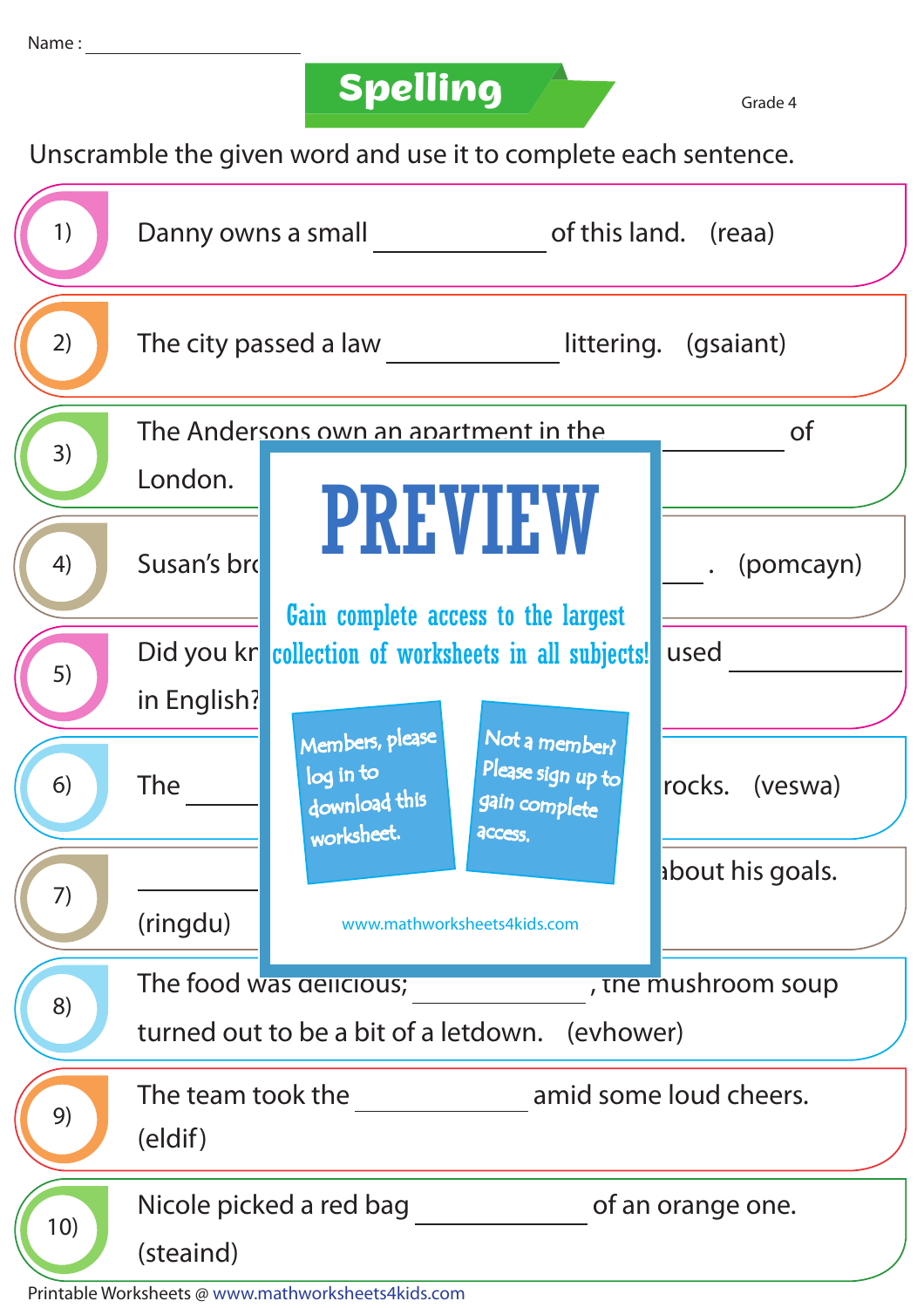## **Spelling**

| 11)  | Jessica parked her bicycle in<br>(fonrt)                                                                                                    | of Mindy's house.  |  |  |  |
|------|---------------------------------------------------------------------------------------------------------------------------------------------|--------------------|--|--|--|
| 12)  | John's mind was filled with<br>animals. (qtiesonus)                                                                                         | about aquatic      |  |  |  |
| 13)  | The counti                                                                                                                                  | (wicte)<br>d.      |  |  |  |
| (14) | <b>PREVIEW</b><br>Eating frui<br>(nasrycese<br>Gain complete access to the largest                                                          | d health.          |  |  |  |
| 15)  | collection of worksheets in all subjects!<br>What a                                                                                         | deruwofl)          |  |  |  |
| 16)  | Members, please<br>Not a member?<br>Please sign up to<br>log in to<br><b>The</b><br>download this<br>gain complete<br>worksheet.<br>access. | (ondugr)           |  |  |  |
| 17)  | Sally tried                                                                                                                                 | to the riddle, but |  |  |  |
|      | she couldr<br>www.mathworksheets4kids.com                                                                                                   |                    |  |  |  |
| 18)  | Rock climbing may look<br>, put it requires lots of                                                                                         |                    |  |  |  |
|      | skill and strength. (syea)                                                                                                                  |                    |  |  |  |
| 19)  | (fasbreatk)<br>What would you like to have for<br>?                                                                                         |                    |  |  |  |
| 20)  | Mom complained of a<br>headache. (rblerite)                                                                                                 |                    |  |  |  |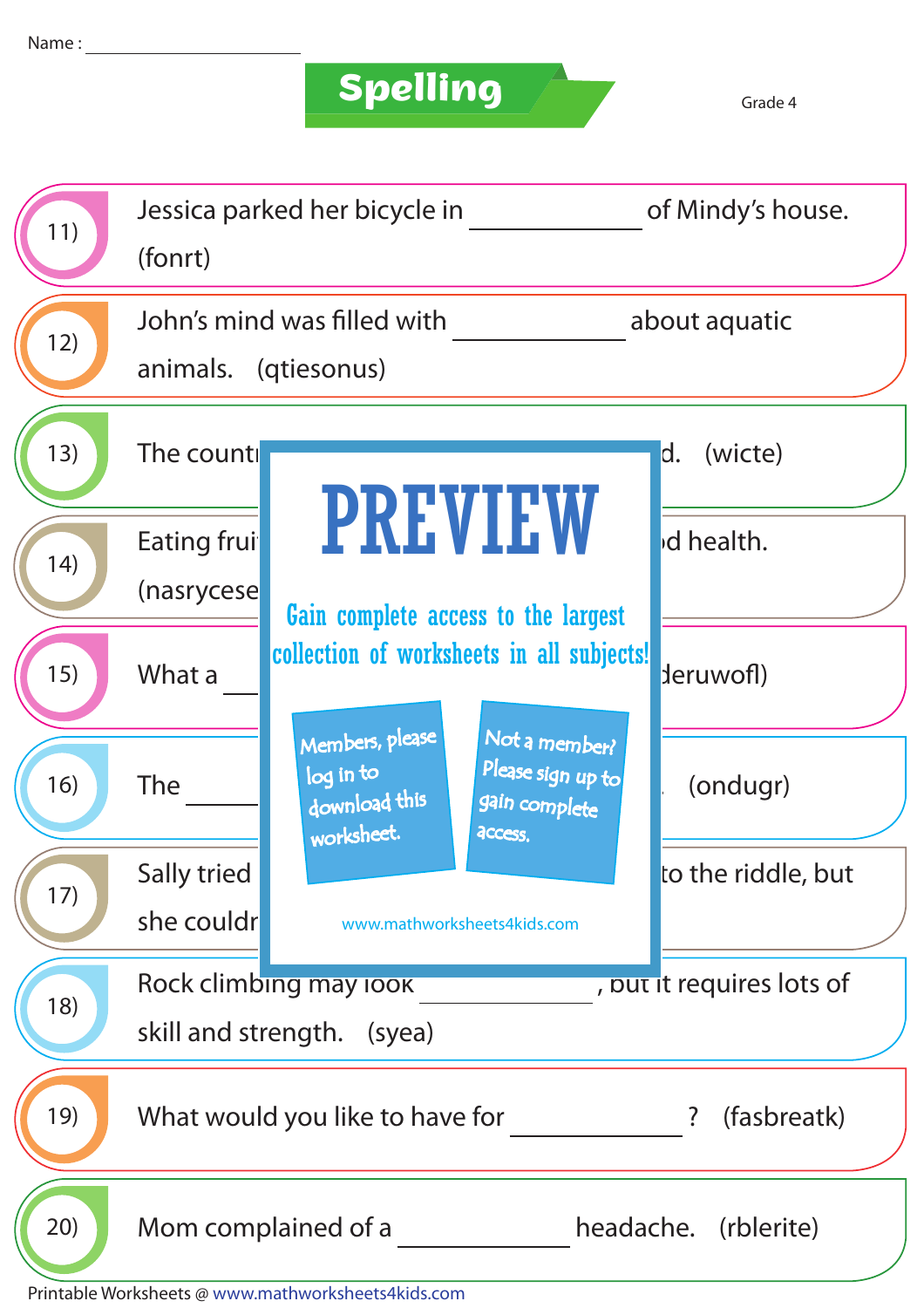

Printable Worksheets @ www.mathworksheets4kids.com